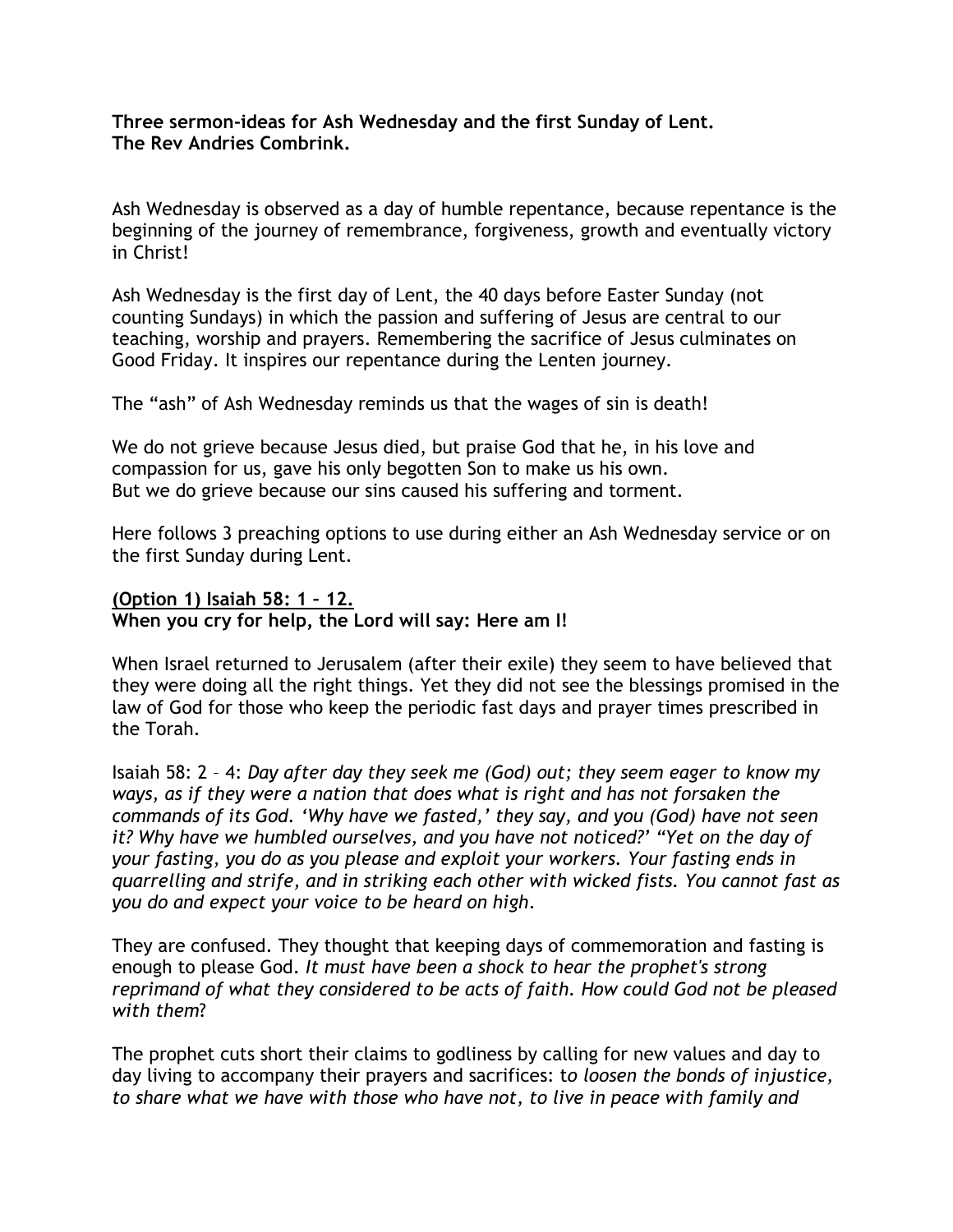*neighbours and to help the afflicted.* These are not periodic actions like the official days of fasting and sacrifice. This is consistent godly living that will reform their relationship with other people and with God.

The fasting acceptable to God **is a daily fast from** *violence, intimidation and abuse, from filthy language and from selfishness and from ungratefulness for God's blessing*s.

People that every day walk with God and seek to do his will, shall see God's response to their fasting and prayer. They will have the blessings of guidance, healing, help, protection, provision of their needs and the presence and guidance of God among them.

God's people cannot expect to be blessed if their prayers and their fasts, their worship and their sacrifices *are disconnected from the way they live the rest of everyday lives*. God wants much more than observing the ceremony and customs of worship. No, the Lord invites us *to be his partners in achieving justice, holiness and compassion for all people.* God never stops calling us into his own ministry to the people who need him so much.

And when we live in a partnering relationship with God that results in a restored nation and communities, we have an amazing promise from our Lord: Isaiah 58: 9:**"Then you will call, and the Lord will answer; you will cry for help, and the Lord will say: Here am I.**

**(Option 2) Psalm 51. We cannot repair the consequences of being sinners ourselves.**

**Psalm 51:1-2 -** *Have mercy on me, O God, according to your steadfast love; according to your abundant mercy blot out my transgressions. Wash me thoroughly from my iniquity, and cleanse me from my sin*.

Psalm 51 is about the consequences of and remedy for our sinfulness, rather than merely the individual sins that lies heavily on our conscience as well.

Psalm 51 describes the totality and the radical nature of our sinfulness.

Verse 3: *For I know my transgressions, and my sin is ever before me*.

Sin leaves the sinner liable to judgment and punishment.

Verse 4: *Against you (God), you alone, have I sinned, and done what is evil in your sight, so that you are justified in your sentence and blameless when you pass judgment*.

Everyone knows that this is true. But what makes the Psalm's inventory of the consequences of sin noteworthy is what comes after these initial general comments.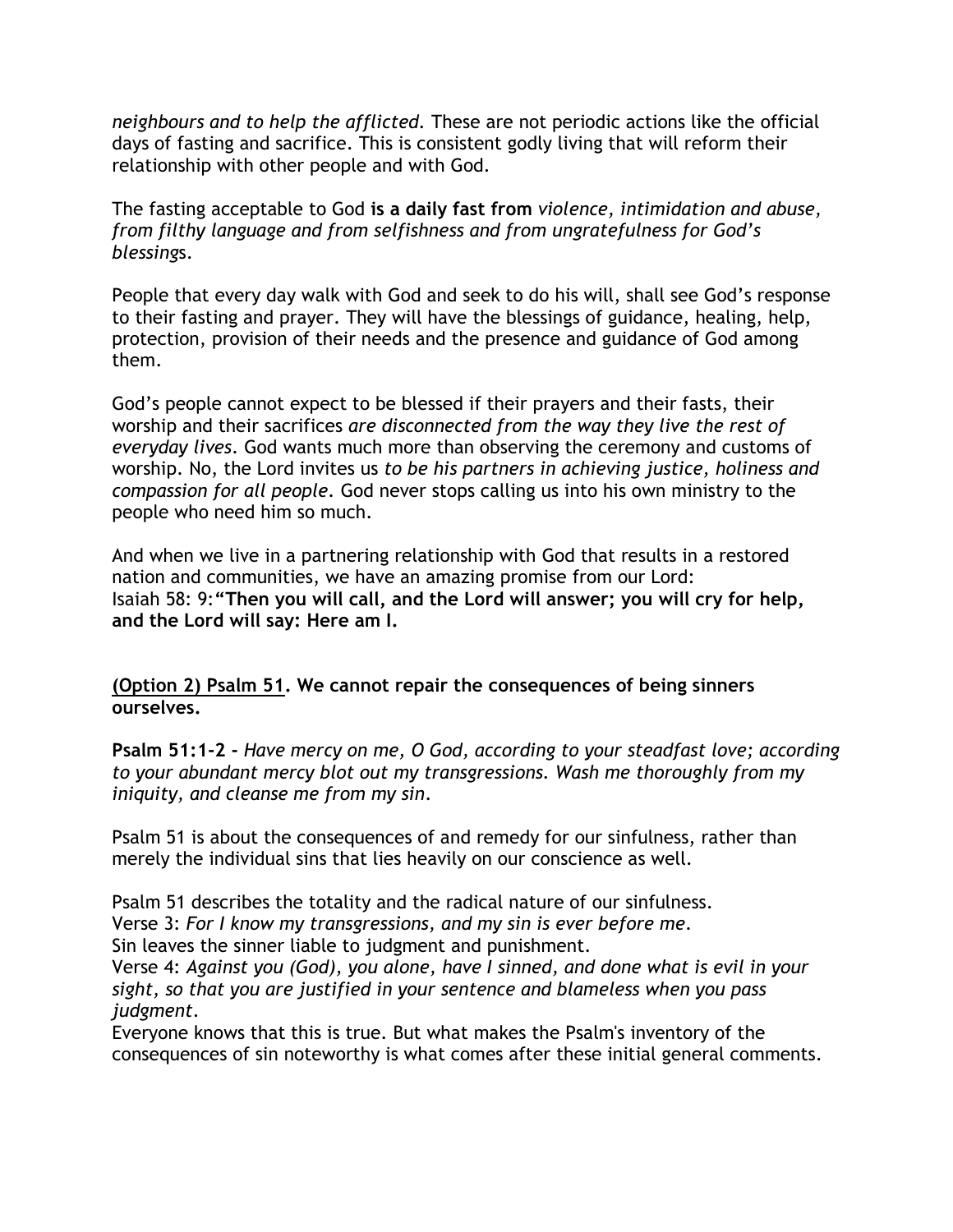The Psalmist understands that our sinfulness is much more than a matter of crime and punishment. Instead, he teaches us about the deep-seated and universal nature of our sinfulness that saturates every aspect of human life.

Verse 5: *Indeed, I was born guilty, a sinner when my mother conceived me*!

He states it clearly that the effects and consequences of our sinfulness are unavoidable through mere human action and initiative. He therefore goes on to spell out these consequences in intimidating detail.

Verse 8: *Let me hear joy and gladness; let the bones that you have crushed rejoice.* Sin, he says, deafens the sinner to the experience of joy and causes physical agony.

Verse 11: *Do not cast me away from your presence, and do not take your Holy Spirit from me.*

Our sinfulness creates the feelings of being cast out from God's presence, of being rejected and abandoned – even by the Holy Spirit.

Verse 12. *Restore to me the joy of your salvation, and sustain in me a willing spirit*. Our sinfulness obstructs the enjoyment of the good news of God's salvation and destroys the willingness to even attempt to follow God's way, thus spreading its own malignant influence across all the boundaries of our lives.

Verses 15 and 16: *Open my lips, Lord, and my mouth will declare your praise. You do not delight in sacrifice, or I would bring it; you do not take pleasure in burnt offerings*.

The Psalmist comes to the conclusion that our sinfulness even prevents the offering of praise and that it perverts our sacrifices for God.

Verse 17: *My sacrifice, O God, is a broken spirit; a broken and contrite heart you, God, will not despise*.

We cannot sacrifice our way out of the consequences of sin, because only a heart that has turned to God in repentance and prayer is an acceptable offering. Only God can deal with our sins.

The deadly consequences of being sinners prevent us from repairing our own lives. Any idea that we can do something by ourselves to patch up the results of our evil nature is foolishness. Psalm 51 reminds me that the purpose of repentance is to beg for God's gracious help to restore our lives and the lives of those we impacted with our evil choices. Only God can do anything about our sin and our weak and evil human nature.

We need Jesus Christ, our only hope and our only redemption.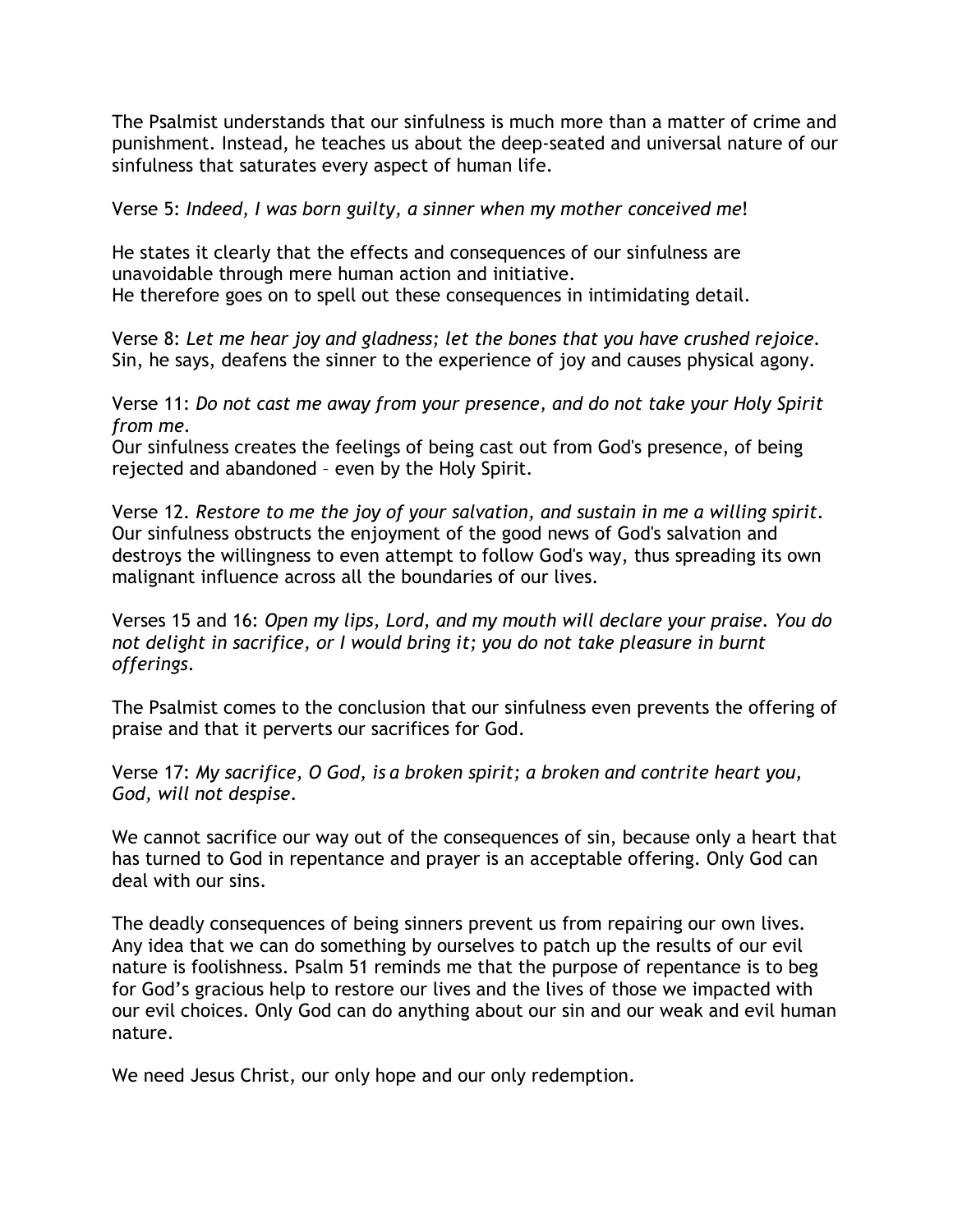Ash Wednesday and the Season of Lent are blessed times of humble repentance and therefore of healing and receiving help and remedy for our natural spiritual status called: sinner!

## **(Option 3) Matthew 6:1-21**

**Hypocrisy destroys my walk with the Lord, but humility before God creates true fellowship with God and results in the inheritance of the treasures of heaven!**

Hypocrisy is defined as the motivation to help others and reach out to the needy in society *in order to be seen* by others.

Verses 1, 3 and 4: *Be careful not to practice your righteousness in front of others to be seen by them. If you do, you will have no reward from your Father in heaven. When you give to the needy, do not let your left hand know what your right hand is doing so that your giving may be in secret. Then your Father, who sees what is done in secret, will reward you*.

Similarly prayers designed to impress people instead of seeking the presence and fellowship of God expose me as a hypocrite.

Verse 5: *And when you pray, do not be like the hypocrites, for they love to pray standing in the synagogues and on the street corners to be seen by others.*

**The word hypocrite comes from the Greek word for an actor. Actors play the character of someone else. Hypocrites do not portray themselves, but a pious character they made up in their minds, with the purpose to gain honour and respect from others.**

If you go around talking about your fasting, arrogantly bragging about what you have given up for Lent, you may score brownie points with some (shallow) people, but it will have no impact on your relationship with the Lord!

Verse 17 and 18: *When you fast, put oil on your head and wash your face, so that it will not be obvious to others that you are fasting, but only to your Father, who is unseen; and your Father, who sees what is done in secret, will reward you.*

There is a reward for giving to the needy, for faithful prayer and fasting. It is a renewed and blessed relationship with our Father in heaven. It is spiritual growth, changed hearts, characters and lives and fruitful living for God even the inheritance of the treasures of heaven itself.

Hypocrisy kills true and faithful worship and a honest relationship with God. Yet, if we treasure our relationship with the Lord and build up this relationship by disciplined living, praying, giving and fasting, our lives will be transformed. For where our treasures are, there will our hearts also be.